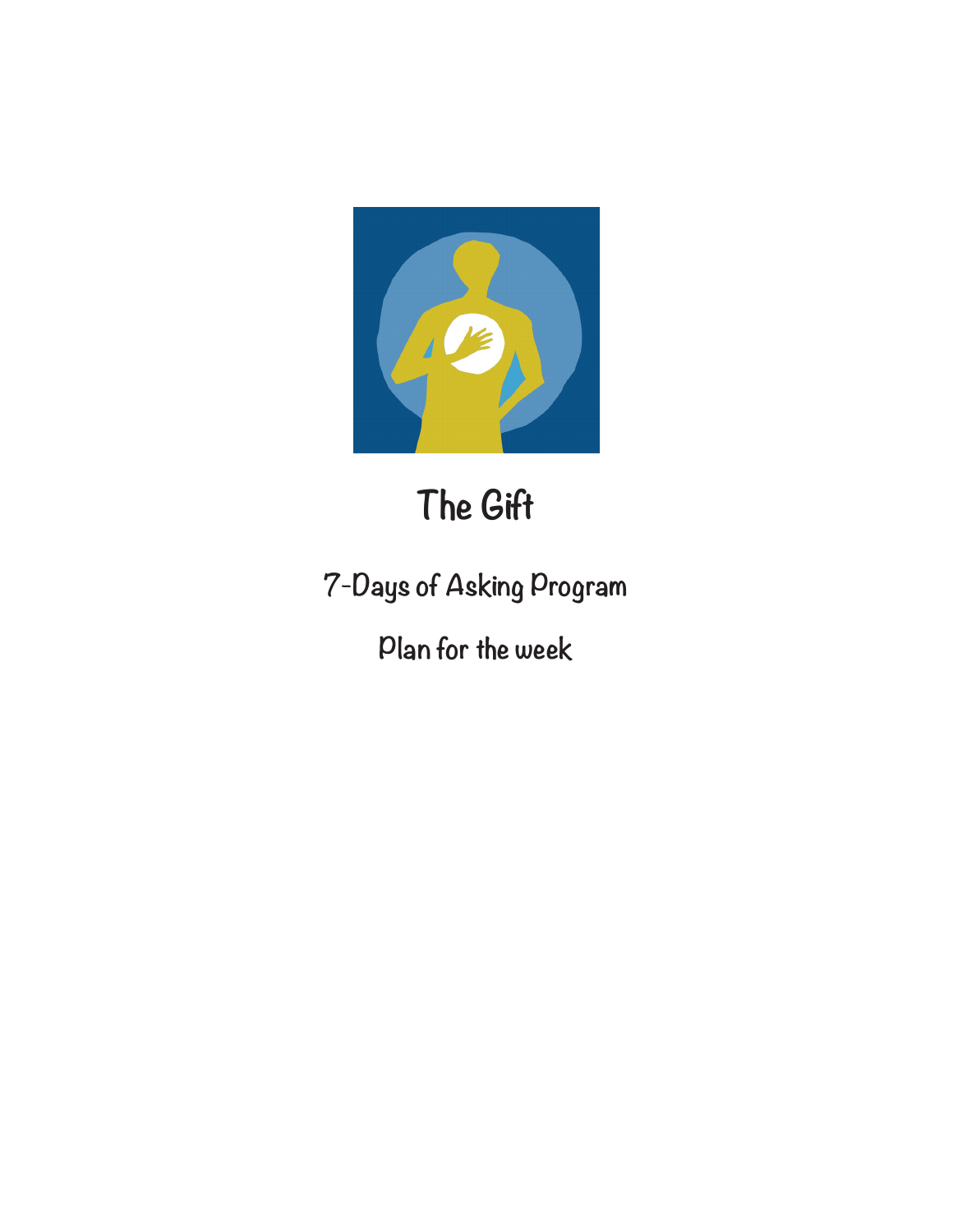The **7-Days of Asking** program was inspired by "The Gift" given by Silo in his speech at the Inauguration of the first Park of Study and Reflection, La Reja, Buenos Argentina on May 7, 2005.

It has been developed by members of The Community of Silo's Message in New York City, Buenos Aires, Santiago, Amsterdam and Athens. The first version was completed in March 2020. This latest version was revised on April 2, 2021.

The Message is a simple and profound spirituality based on the writings of Silo. This experiential path is open to all those who wish to explore the sacred in themselves, others, and the world around us.

**Silo's Message** is divided into three parts: *The Book* - The Inner Look, a meditation on meaning and nonmeaning in life; *The Experience* – guided experiences in the form of simple ceremonies, capable of producing spiritual inspiration and positive changes in daily life; and *The Path* – reflections and suggestions about personal, inter-personal and social life.

**Silo's Message** has reached the hearts of hundreds of thousands of people around the world from different cultures, beliefs and walks of life. Participants form small communities and typically meet once a week to carry out experiences that are heartfelt and transformative. These weekly meetings work hand in hand with the Principles of Valid Action which can help transform our daily life.

*For more information:* 7daysofasking@gmail.com *theasking.org, www.silosmessage.net, www.silo.net*

Grateful acknowledgement is made for the use of excerpts from the following:

- The Book, The Experience, The Path in Silo's Message 2002, 2007
- "Inauguration of the South American Hall," 2005 in "Milestones" on www.silo.net.
- "The Internal Landscape" in Humanize the Earth by Silo, 1988.
- "The Healing of Suffering," 1969 in Silo Speaks 1995
- "Day of Experience" 2007 in "Milestones" on www.silo.net.

All materials © copyright Silo. English translations copyright by their rights holders.

Note: All these works may be found on www.silo.net, the official source of authentic materials on the teachings of Silo.

The Gift, 7-Days of Asking Program © 2020-2021 Nicole Myers Illustration © Rafael Edwards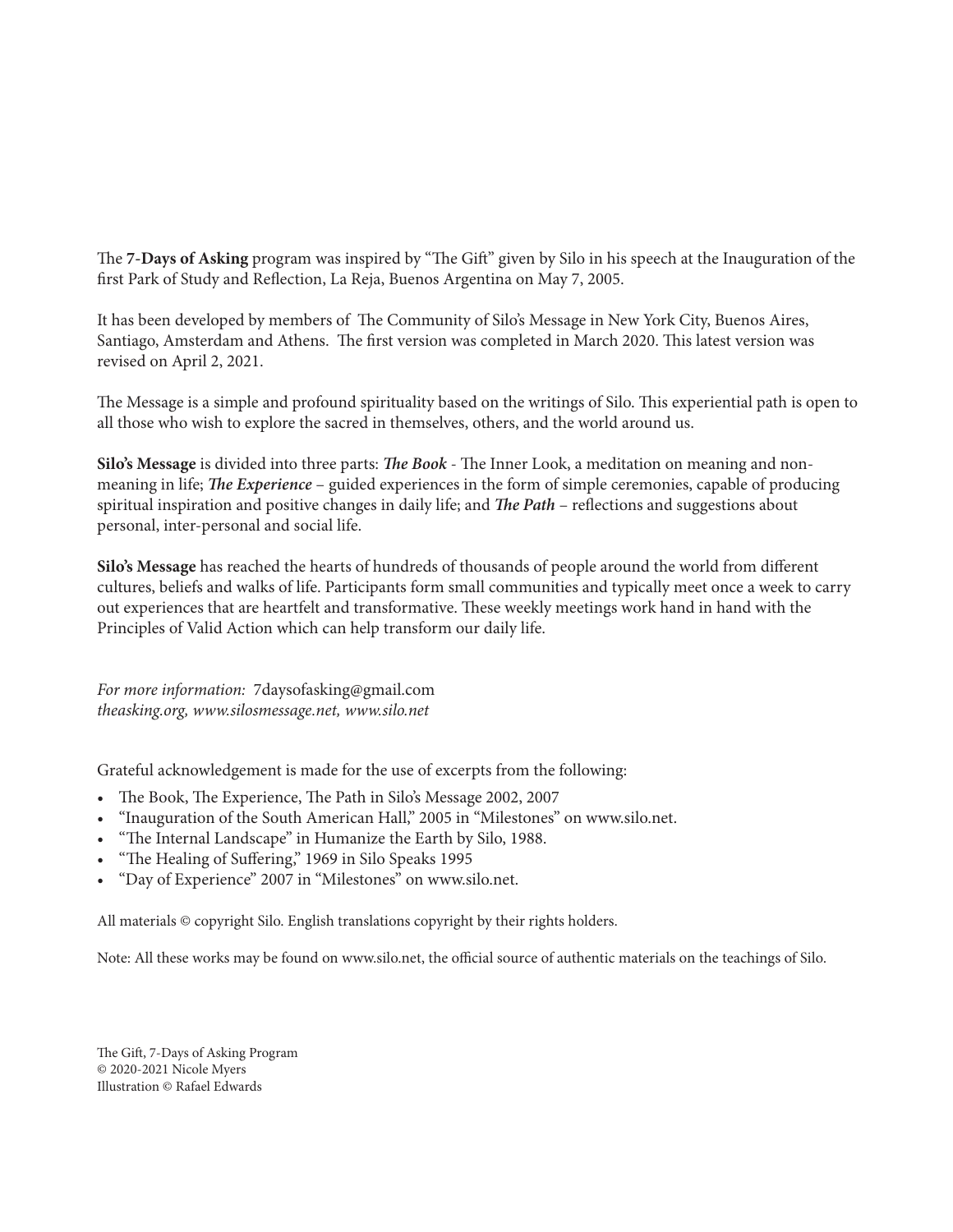# **The Gift of Asking**

*Silo first referred to "The Gift" as a brief moment of meditation in his speech at the dedication of La Reja Park of Study and Reflection, Buenos Aires on May 7, 2005:* 

"...And since in some celebrations people exchange presents, I would like to give you a gift. Then, certainly, it will be up to you to decide whether it merits your acceptance. It consists, in fact, of the easiest and most practical recommendation I am able to offer. It is almost like a recipe from a cookbook, but I trust that you will be able to go beyond simply what is indicated by the words...

**In some moment of the day or night inhale a breath of air, and imagine that you bring this air to your heart. Then, ask with strength for yourself and for your loved ones.** Ask with strength to move away from all that brings you contradiction; ask for your life to have unity. Don't take a lot of time with this brief prayer, this brief asking, because it is enough that you interrupt for one brief moment what is happening in your life for this contact with your interior to give clarity to your feelings and your ideas.

To move away from contradiction is the same as to overcome hatred, resentment, and the desire for revenge. To move away from contradiction is to cultivate the desire to reconcile with others and with oneself. To move away from contradiction is to forgive and to make amends twice-over for every wrong that you have inflicted on others.

This is the appropriate attitude to cultivate. Then, in the measure that time passes you will understand that what is most important is achieving a life of internal unity. This will bear fruit when what you think, feel, and do go in the same direction. Life grows thanks to its internal unity and it disintegrates because of contradiction. It happens, then, that what you do does not simply remain inside of you, but also reaches others. Therefore, when you help others to overcome pain and suffering you make your life grow and you contribute to the world. Conversely, when you increase the suffering in others, you cause your own life to disintegrate and you poison the world. And who should you help? First, those who are closest to you – but your action will not end with them.

Learning does not stop with this 'recipe.' Rather, it begins with it. This recipe says that you have to ask – but who do you ask? That depends on what you believe. It may be your internal god, or your guide, or an inspiring and comforting image. Finally, if you don't have anyone to ask, you will also have no one to give to, and so my gift will not merit your acceptance."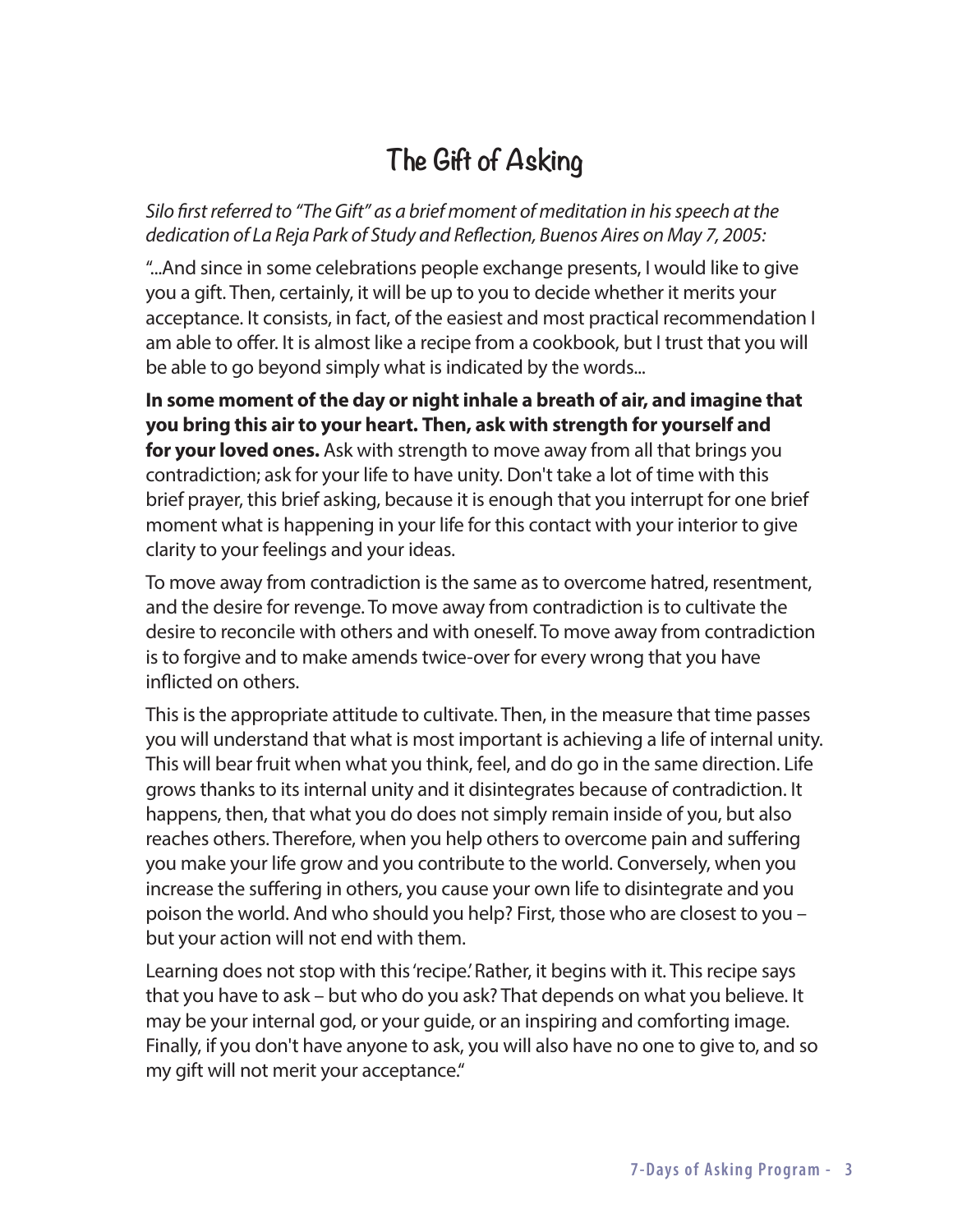

### **7-Days of Asking Program**

### **How the Program works**

The program is a process that consists of the practice of Asking individually twice daily and three meetings via zoom with all the participants:

- Introduction
- Interchange
- Interchange and Synthesis

A different Asking is introduced each day together with a reflection and an inspiring phrase which will be sent the day before via email, and can be found each day in the morning on our website theasking.org.

### **Recommendations before beginning**

- 1. Review the video of The Gift https://youtu.be/XpZ-LD0nZWQ or read the text "The Gift" (page 3) and review the Plan for the Week.
- 2. Review the practice of the Asking and the relax.
- 3. Ask yourself:
	- What is your interest in doing this work?
	- What obstacles might you have to overcome (i.e. lack of time, forgetting, noise, doubts, confusions. etc).
- 4. When to ask?: What are the best times to set aside? Have it clear what times you will do your practice, once in the morning and the evening.
- 5. Reflect about who you will ask. Silo says, "This 'recipe' says that you have to ask but who do you ask? That depends on what you believe. It may be your internal god, or your guide, or an inspiring and comforting image." (Other examples include: the higher self, the creative universe, the goddess the sacred or for some it is the "something else" that one intuits or feels but can't define. Whatever fits with you. Also feel free to experiment and go discovering.)
- 6. It's important to take notes. Choose a method such as a notebook, computer or phone. Each night you will receive the info about the Asking for the following day.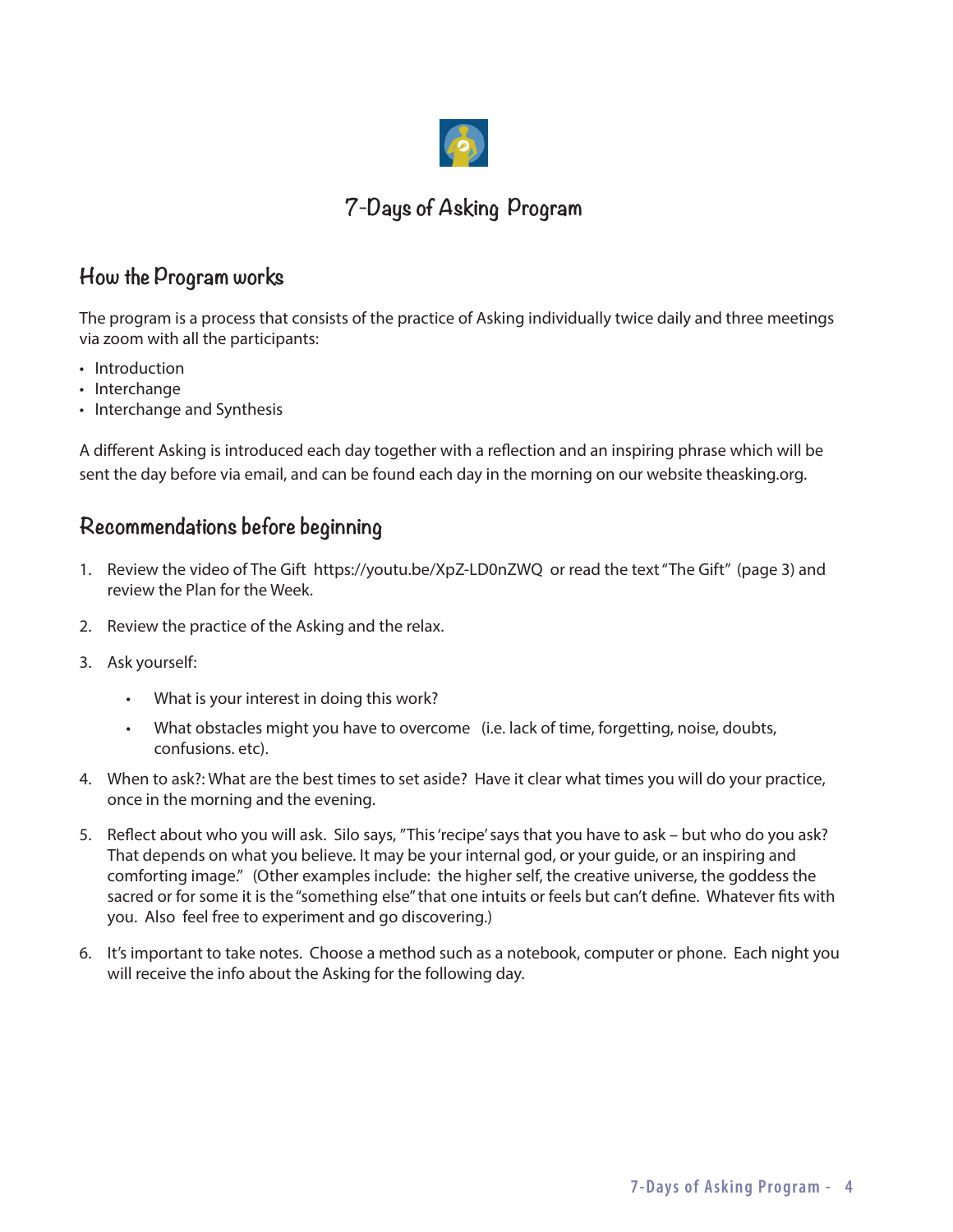

### **The Practice of Asking**

Begin by taking a few moments to settle into oneself. If it helps, take a couple deep breaths or do a prior relaxation (see page 6).

### **Meditate on what you want to ask for…**

it is helpful to have the image of the asking being fulfilled.

**Take in a deep breath of air, and direct it to your heart... Gently press your hand over your heart…Press the air into your heart… Make contact with whoever you are asking (your internal god or goddess, your guide, an inspiring or comforting image) … Ask with strength, ask with faith for the fulfillment of what you are asking for… Ask with strength, with your inner voice, or out loud…** 

Repeat the Asking three or four times, without stopping in between…

In the simplest and most sincere way, ask with strength, ask with faith… Whatever you are asking for, it is helpful to have the image of the asking being fulfilled... Connect as clearly as possible with whomever/whatever you asking… This is an intimate relationship with yourself. Go as deeply as you can…

*When you finish... take notes about your Asking. Write down your experience and what you asked for, also any observations, discoveries, comprehensions, difficulties, etc. Everything is important. As you go gaining experience you will find how we grow from everything.*

\_\_\_\_\_\_\_\_\_\_\_\_\_\_\_\_\_\_\_\_\_\_\_\_\_\_\_\_\_\_\_\_\_\_\_\_\_\_\_\_\_\_\_\_\_\_\_\_\_\_\_\_\_\_\_\_\_\_\_\_\_\_\_\_\_\_\_\_\_\_\_\_\_\_

*Note: In Spanish, Silo called the Asking the "bocanada." The literal translation is a "mouthful" or "gulp" of air.*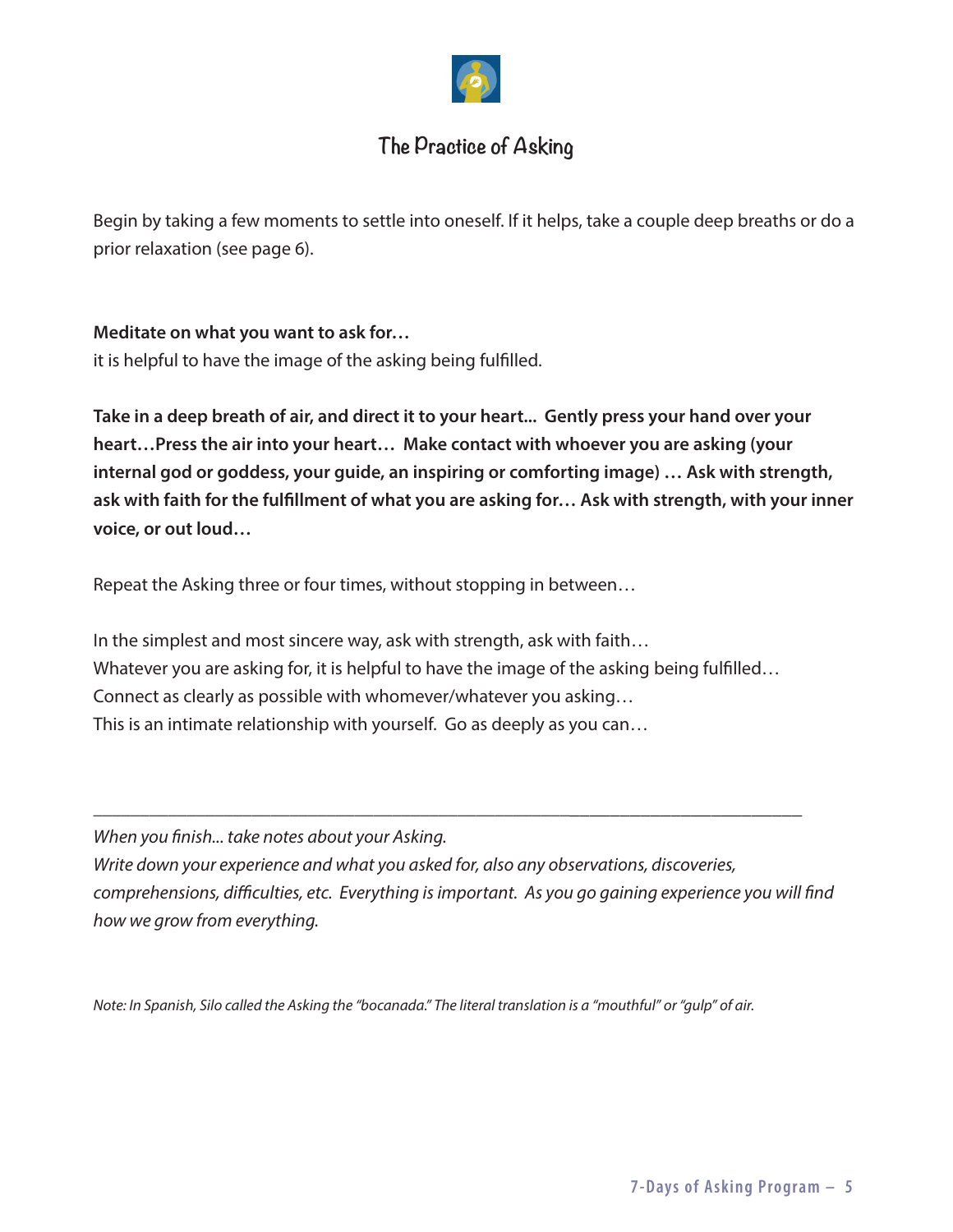### **Relaxation**

Here's a helpful method to *relax quickly and to connect with body, heart and mind:*

Say these phrases to yourself internally or out loud pausing briefly between each phrase.

**My mind is restless… My heart is troubled… My body is tense… I relax my body, my heart, and my mind…**

*If you need more time, here's a longer version*

### **My mind is restless**

But is it really restless?…Is that true?…Not true?…And in what way is my mind restless?…What is the concern in my mind at this moment?..... Could we not quiet it down for a few moments?.... My mind is restless.

\_\_\_\_\_\_\_\_\_\_\_\_\_\_\_\_\_\_\_\_\_\_\_\_\_\_\_\_\_\_\_\_\_\_\_\_\_\_\_\_\_\_\_\_\_\_\_\_\_\_\_\_\_\_\_\_\_\_\_\_\_\_\_\_\_\_\_\_\_\_\_\_\_\_

### **My heart is troubled**

Is it really troubled? Or is it very calm?....Is it accompanied by a kind of shallow breathing?......By a kind of subtle fright?.... Is my heart troubled?.... Can we make a little effort to get into a softer situation?

### **My body tense**

This is easier….it's easier to locate these tensions….easier to locate but not to soften… In the muscles…..or more internally? ….the tensions that you know well…..or others?…..there are particular tensions in each one of us…my body is tense…where?…I examine this thing of 'my body is tense'…I attend to this for a few minutes and get closer to myself…

**I relax my body, my heart, and my mind…**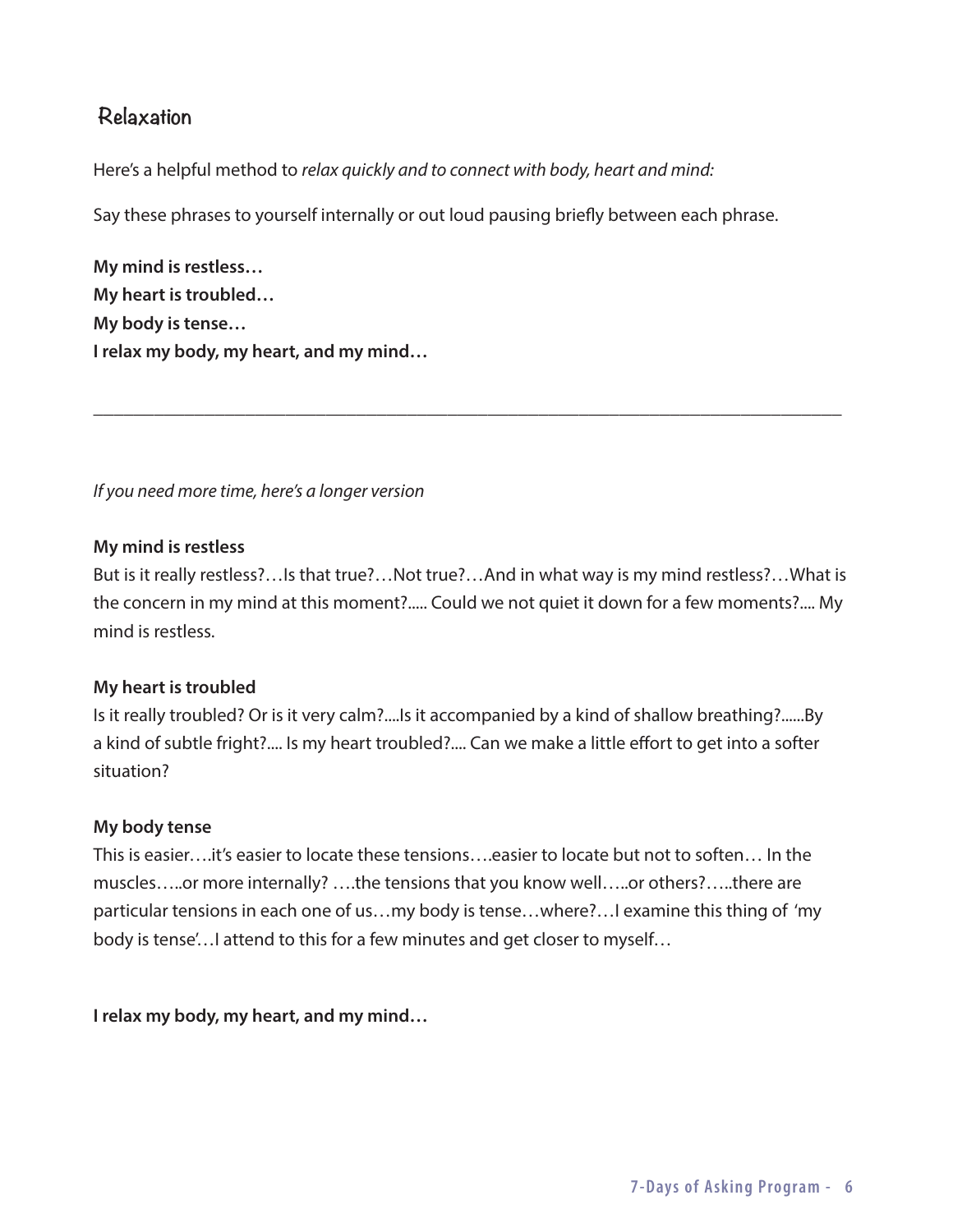## **Day 1: Ask for oneself**

Begin with a brief meditation about what you are asking for. Today we are asking for ourselves.

The Asking implies two moments: one in which we meditate on what we truly need, and another moment in which we ask for the fulfillment of these needs.

In Silo's speech we find the following: "...In some moment of the day or night inhale a breath of air, and imagine that you carry this air to your heart." How do I bring this breath to my heart? I take in a deep breath of air and I keep concentrating it, pushing the air "toward the inside of my heart." I can place my hand on my heart and feel my heart beating. I can go concentrating my Asking, repeating it with my "inner voice" or out loud, concentrating the Asking in my heart. It is recommended that this be done briefly with intention.

### **Inspiring phrase**

*You must be very clear about this: You are not at war with yourself. Rather, you must begin treating yourself like an old friend with whom you must now reconcile, for ignorance and life itself have driven you apart.*

# **Day 2: Ask for your loved ones**

For us, the Asking is a transforming attitude and a procedure through which we can clarify our needs and concentrate our energy on the achievement of our aspirations. Obviously, "my needs" are not limited to my own personal situation but also extend to my "world," including my loved ones and all those whose presence exists within me and who contribute to the shaping of my internal world.

This Asking highlights a mechanism of "best wishes" or "good intentions," with which we often express ourselves almost spontaneously. We say, "Have a good day," "Happy birthday to you, and many more," "I hope your test goes well," or "I hope everything turns out well," etc. It is clear that in this ceremony the "Asking" is done with a good mental disposition, where the emphasis is on intense affective registers. This "Asking" for benefit for others, performed in the best conditions, places us in a mental position where we are predisposed to give needed help; moreover, it also improves our mental direction, strengthening in us possibilities of communication with others.

A very important point to consider in relation to the "Askings" is to carry them out so that others can overcome their difficulties and reestablish their best possibilities. There should be no confusion about this. Let us consider an example. One might assume that in the case of someone who is dying, an Asking for the recovery of their health is the most appropriate thing, since we are trying to diminish the person's pain and suffering. But we must be careful how we focus the Asking, because it is not a question of asking for what is best for ourselves, who want to keep that person in good health and close to us. The correct Asking should aim at what is best for the dying person and not what is best for us. In this situation, where we are emotionally attached to that person who is suffering and dying, perhaps we should also consider that the person may wish to leave that situation, reconciled and at peace with him or herself. In this case, the Asking is for "the best for the affected person" and not what is best for me, who wants to hold on to that person at all costs. So, in Asking for others I must consider what is best for them, and not for me.

### **Inspiring phrase**

*Carry peace within you and carry it to others.*

*Do not imagine that you are alone in your village, in your city, on the Earth, or among the infinite worlds.*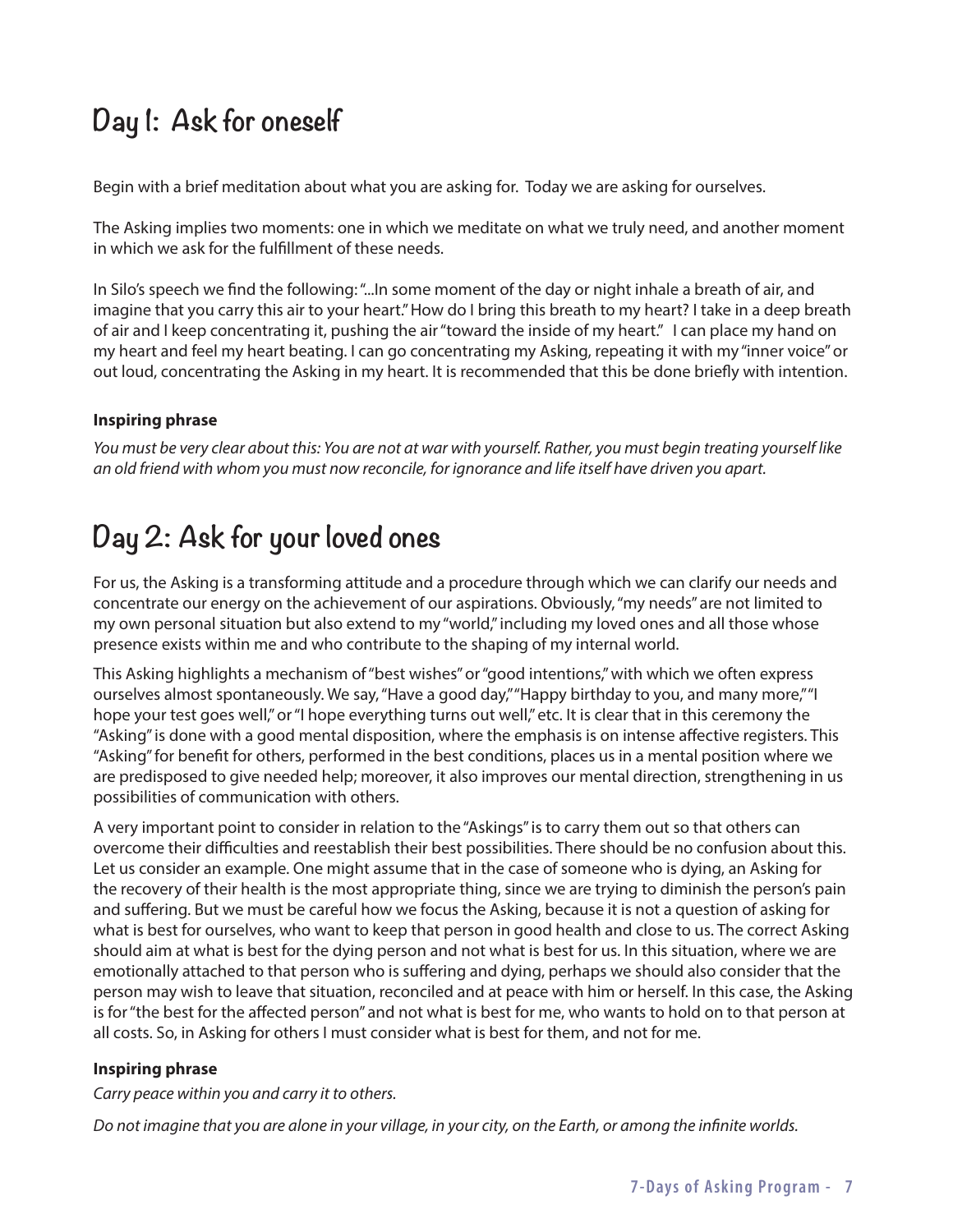# **Day 3: Ask to move away from contradiction**

I believe you will know how to distinguish a difficulty, which is welcome for you can leap over it, from a contradiction, that lonely labyrinth that has no exit.

Every contradictory action that you have done in your life, whatever the circumstances, has the unequivocal flavor of internal violence and betrayal of yourself. Why you found yourself in that situation will not matter, but only how—at that precise moment—you organized your reality, your landscape. Something shattered then, and changed your direction. And this, in turn, predisposed you to a new rupture. In this way, all contradictory actions orient you toward repeating them, just as all unitive actions seek to reemerge later on.

In daily actions difficulties are overcome, small objectives are achieved, little failures reaped. Whether pleasant or unpleasant, these acts accompany daily life like scaffolding accompanies a great building; it is not the structure itself, but it is necessary if it is to be built. It does not matter what material this scaffolding is made of, as long as it is suitable for its purpose.

#### **Inspiring phrase**

*To move away from contradiction is the same as to overcome hatred, resentment, and the desire for revenge. To move away from contradiction is to cultivate the desire to reconcile with others and with oneself. To move away from contradiction is to forgive and to make amends twice-over for every wrong that you have inflicted on others.* 

### **Day 4: To be thankful**

"To be thankful" means to concentrate these positive moods and associate them with an image, with a representation. If you have previously linked positive states in this way, you can, upon finding yourself in a difficult situation, evoke that representation, and along with it will arise the positive quality that accompanied it earlier. Furthermore, since this mental "charge" has been increased through previous repetitions, it is capable of displacing the negative emotions that certain situations impose.

#### **Inspiring phrase**

*Whenever you find great strength, joy, and kindness in your heart, or when you feel free and without contradictions, immediately be internally thankful. When you find yourself in opposite circumstances, ask with faith, and the gratitude you have accumulated will return to you transformed and amplified in benefit.*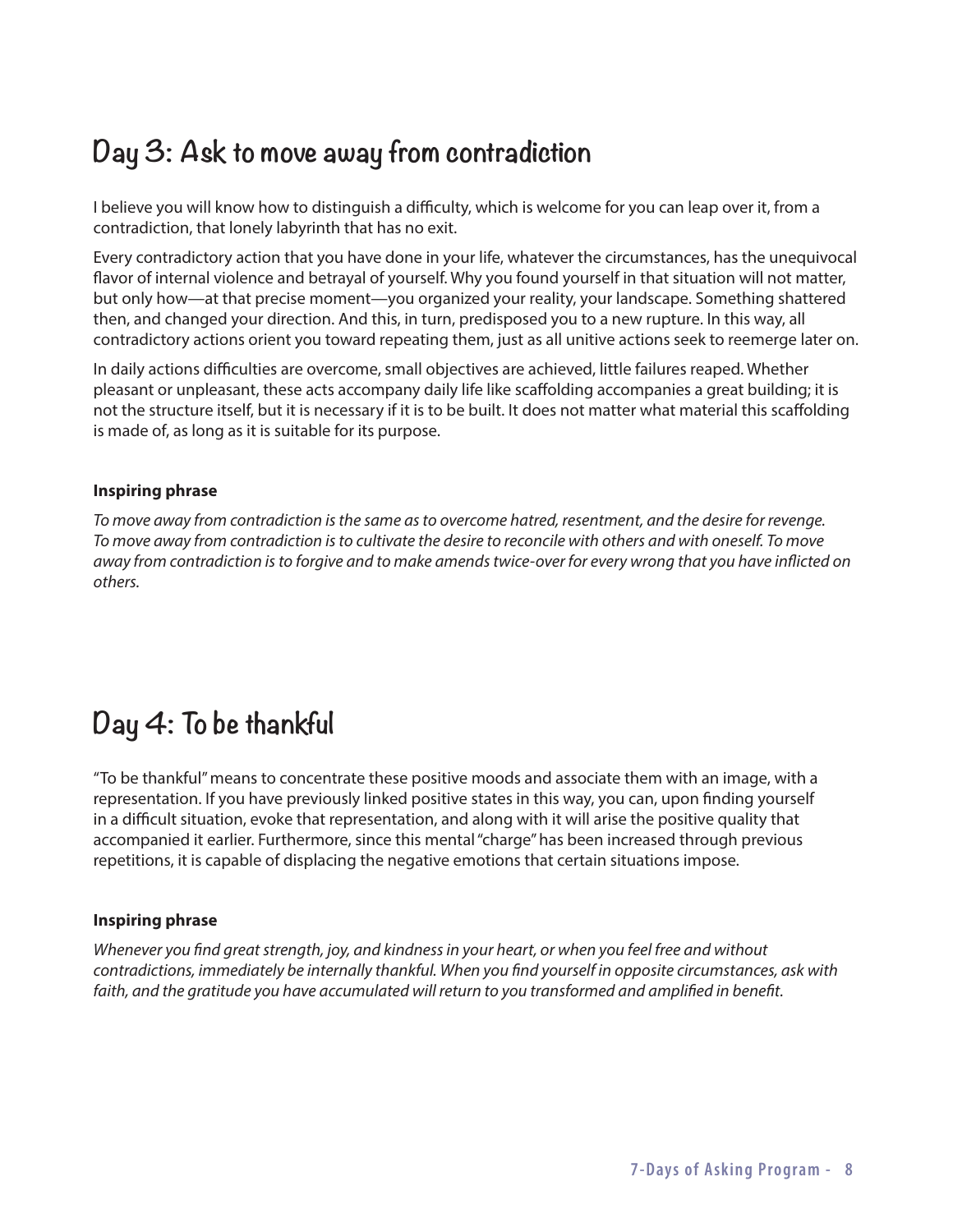### **Day 5: Ask for reconciliation with yourself and others**

The reconciliation we seek may have to do with accepting the frustrations we have lived through, admitting our failures, acknowledging our mistakes, weaknesses, or deficiencies. It is also related with incoherent actions that we may have done, provoking suffering in others, and with mistreatment by others that has hurt us deeply. This process can also allow us to reflect on the mood of hopelessness at the grave world situation, so charged with violence and intolerance, so that we can change our look, betting on the process of humanizing the Earth and the liberation of the spirit.

#### **Inspiring phrase**

*When we are able to understand that an enemy does not live in our interior but rather a being full of hopes and failures, a being in whom we can see in a short succession of images, beautiful fulfilling moments and also moments of frustration and resentment. When we are able to understand that our enemy is a being who also has lived with hopes and failures, a being that has had beautiful fulfilling moments and also moments of frustration and resentment, then we are placing a humanizing look over the skin of monstrosity.* 

### **Day 6: Ask for your life to have unity**

Then, in the measure that time passes you will understand that what is most important is achieving a life of internal unity. This will bear fruit when what you think, feel, and do go in the same direction. Life grows thanks to its internal unity and it disintegrates because of contradiction. It happens, then, that what you do does not simply remain inside of you, but also reaches others. Therefore, when you help others to overcome pain and suffering you make your life grow and you contribute to the world. Conversely, when you increase the suffering in others, you cause your own life to disintegrate and you poison the world. And who should you help? First, those who are closest to you, but your action will not end with them.

#### **Inspiring phrase**

*Contradictory and unifying acts accumulate within you. If you repeat your acts of internal unity, nothing can detain you.* 

*Love the reality you build, and not even death will halt your flight!*